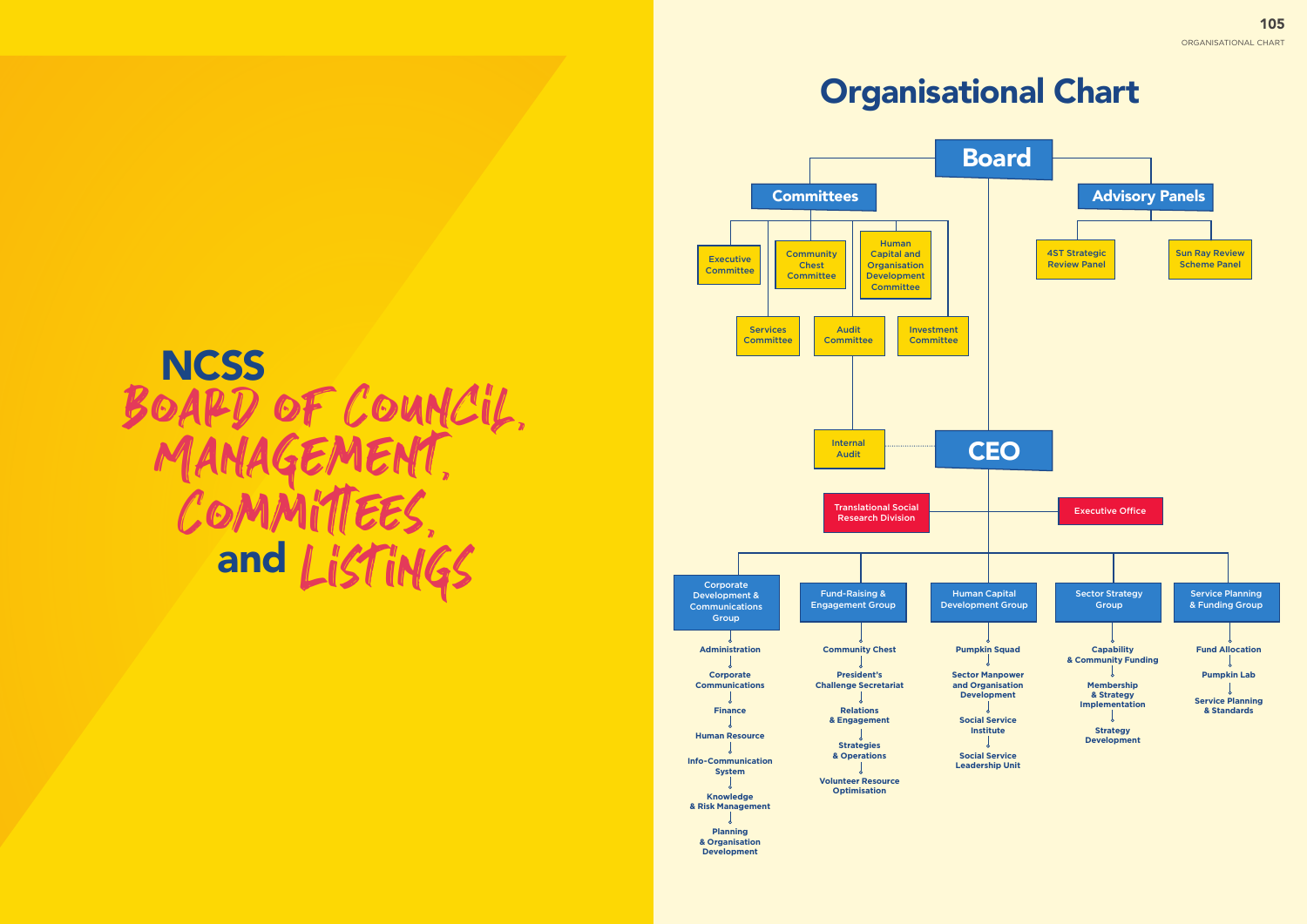



**21** 

2 Chan Chia Lin Vice President

- 7 Dr Cheong Choong Kong BBM Member
- 8 Chern Siang Jye PPA(G) Ministry of Health Representative
- 9 Cyril Chua BBM, PBM Member
- **10 Eric Teng BBM, PBM Member**
- **11 Eugene Seow PBM** Member
- 12 Girija Pande Member
- 13 Keith Chua PBM Member
- 14 Kevin Gerard Wong Member
- **3** Robert Chew BBM, PBM Vice President
- 4 Phillip Tan PJG, JP, BBM(L), BBM, PBM Chairman of Community Chest
- 5 Ooi Chee Kar Honorary General Secretary
- **6 Tan Khiaw Ngoh JP** Honorary Treasurer



- $\rightarrow$  PPA (P)
	- 19 Martin Tan **Member**
	- 20 Puvan Ariaratnam  $\longrightarrow$  PPA(P), PBS, PPA(G) Member

#### 21 Seow Choke Meng BBM, PBM

15

17



Member

- 16 Latiff bin Ibrahim PBM
- 17 Adj Assoc Prof Lee Cheng PPA(G), JP
- Member

### 15 Adj Assoc Prof Kevin Lim BBM, PBM Member

### 18 Dr Lee Tung Jean

Ministry of Social and Family Development Representative

Member

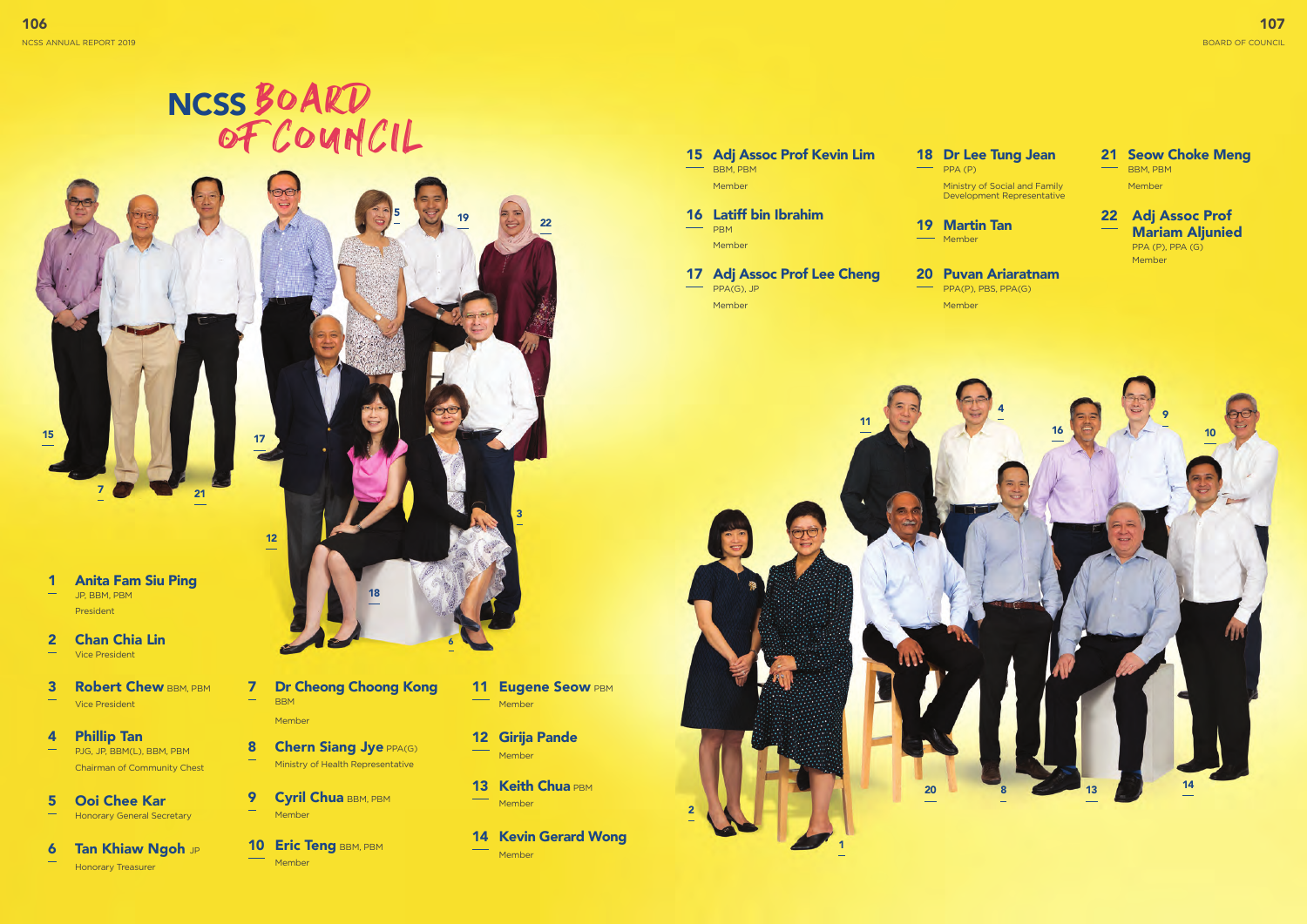# Management NCSS SENIOR

2



1

10



4

#### 1 Sim Gim Guan PPA(P), PPA(P)(T)

Chief Executive Officer, NCSS (until 31 May 2020)

Group Director, Corporate Development & **Communications** (until 31 May 2020)

Director, Volunteer Resource **Optimisation** 

#### 2 Tan Li San

- 9 Belinda Tan Director, Fund Allocation
- 10 Bruce Liew
- **Director, Corporate Services**

Chief Executive Officer - Designate, NCSS (until 31 May 2020)

> Director, Service Planning & **Standards**

Chief Executive Officer, NCSS (from 1 June 2020)

Group Director, Corporate Development & **Communications** (from 1 June 2020)

## 7 Dr Andrew Lim

#### 8 Anjan Ghosh

#### 5 Angela YakPPA(G) Group Director, Sector Strategy Group

Director, Sector Manpower and Organisation Development

#### 11 Chan Whee Peng

 $\frac{1}{2} \left( \frac{1}{2} \right) \left( \frac{1}{2} \right) \left( \frac{1}{2} \right) \left( \frac{1}{2} \right) \left( \frac{1}{2} \right) \left( \frac{1}{2} \right) \left( \frac{1}{2} \right) \left( \frac{1}{2} \right) \left( \frac{1}{2} \right) \left( \frac{1}{2} \right) \left( \frac{1}{2} \right) \left( \frac{1}{2} \right) \left( \frac{1}{2} \right) \left( \frac{1}{2} \right) \left( \frac{1}{2} \right) \left( \frac{1}{2} \right) \left( \frac$ Director, Human Resource and Planning & Organisation Development

#### 17 Pearlyn Tseng Director, Corporate **Communications**

6 Charmaine Leung Group Director, Fund-raising & Engagement Group

Director, Research & Strategy Development (until 31 January 2020)

#### 19 Rae Lee Director, Strategies & **Operations**

Managing Director, Community Chest

### 3 Dr Fermin Diez

Deputy Chief Executive Officer, NCSS

> Group Director, Human Capital & Organisation Development Group

## 4 Tina Hung

PPA(P) Deputy Chief Executive Officer, NCSS (until 31 March 2020)

Group Director, Service Planning & Funding Group (until 31 March 2020)

Senior Consultant (from 1 April 2020)

### 13 Elaine Loo

Director, Membership & Strategy Implementation

# 15 Jestine Choo

Director, Finance (from 1 November 2019)

### 16 Low Wan Ve

20 Tan Kok Hoe Director, Finance (until 28 October 2019) 22 Dr Victor Goh Director, Social Service Institute

#### 14 Fazlin Abdullah

18 Priscilla Gan Director, Relations & Engagement

21 Tan Suan Ee Head, Internal Audit

23 Yong Siow Yin Director, Social Service

Leadership Unit (from 1 April 2019)



## 12 Dr Chu Chi Meng

Director, Translational Social Research Division (from 1 February 2020)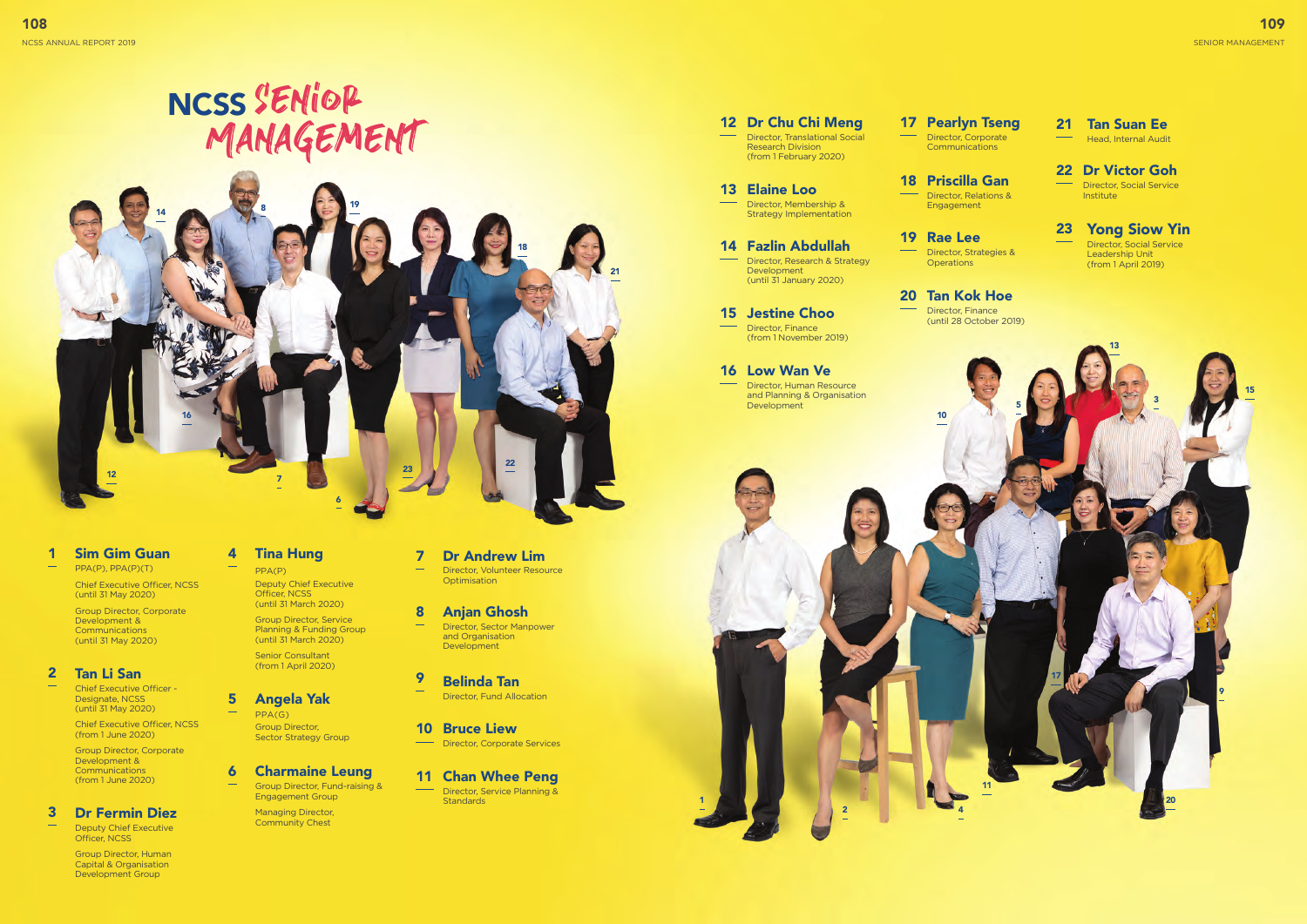# NCSS COMMITTEES

#### Executive Committee

**Chairman Ms Anita Fam Siu Ping**, JP, BBM, PBM

Vice Chairmen **Ms Chan Chia Lin Mr Robert Chew**, BBM, PBM

Chairman **Ms Ooi Chee Kar** 

Honorary Treasurer **Ms Tan Khiaw Ngoh**, JP

#### Community Chest **Committee**

Member **Mr Eugene Seow**, PBM **Mr Girija Pande Dr Lee Tung Jean**, PPA (P) **Mr Phillip Tan**, PJG, JP, BBM(L), BBM, PBM

#### Audit Committee

Members **Mr Danny Koh Mr Gerard Tan**, PBM **Mr Keith Chua**, PBM **Mr Latiff bin Ibrahim**, PBM **Mr Puvan Ariaratnam**, PPA(P), PBS, PPA(G)

Chairman **Mr Phillip Tan**, PJG, JP, BBM(L), BBM, PBM

Advisor **Ms Jennie Chua**, JP, PJG, BBM, PPA(P), PBM

Vice-Chairmen **Mr Chew Kwee San**, PBM **Mr Eric Ang**, BBM, PBM **Mr Tan Puay Kern**, PBM, PPA(P), AMBCI **Mr Guy Daniel Harvey-Samuel**, JP

#### Human Capital and Organisation Development **Committee**

Honorary General Secretary **Ms Ooi Chee Kar**

Honorary Treasurer **Ms Tan Khiaw Ngoh**, JP **Chairperson Mr Robert Chew**, BBM, PBM

#### Members **Mr Andrew da Roza Ms Audrey Tan**, PPA(G) **Mr Chew Sutat** (from 1 August 2019) **Mr Chris Chong Mr Foo Say Thye COL Goh Si Mien**, PPA(G)(T) (from 1 August 2018 to 9 January 2020) **Ms Lee Mui Ling Ms Ng Ling Ling**, PPA(P) **Mr Nicholas Kong**, PPA(P) **Ms Pearlyn Phau Mr Peter Wee**, PPA(G)(T), PBS(T) **Mr Puvan Ariaratnam**, PPA(P), PBS, PPA(G) **Mr Richard Sim**, BBM, PBM **Mr Robert Chew**, BBM, PBM **Ms Suree Rohan Mr Tan Kwang Hwee COL Tan Tiong Keat**, PPA(G)(T) (from 10 January 2020) **Mr Wilson Lim**, PBS **Mr Yang Tse Pin Mr Yek Boon Seng Ms Young Jin Yee**

Chairman **Dr Cheong Choong Kong**, BBM

#### Members **Prof Tsui Kai Chong Mr Robert Chew**, BBM, PBM

**Mr Eugene Seow**, PBM **Mr Eric Teng**, BBM, PBM **Mr Seow Choke Meng**, BBM, PBM **Chairpersons Mr Sim Gim Guan**, PPA(P), PPA(P)(T) **Dr Fermin Diez Ms Tina Hung**, PPA(P)

#### Investment Committee

Chairman **Ms Chan Chia Lin**

Members **Mr Bryan Yeo Mr Lee Ming San Mr Ng Yong Ngee Ms Tan Khiaw Ngoh**, JP

#### Services Committee

Vice-Chairperson and Service Advisor, Children, Youth & Family Services **Mr Cyril Chua**, BBM, PBM

Service Advisor, Caregiver & Eldercare Services and MOH Representative **Mr Bernard Lee**, P.Kepujian

Service Advisor, Caregiver & Eldercare Services and AIC Representative **Mr Chern Siang Jye**, PPA(G)

Service Advisor, Children, Youth & Family Services **Mr Sallim Bin Abdul Kadir**, JP, BBM, PBM

Service Advisor, Disability Services **Adj Assoc Prof Kevin Lim**, BBM, PBM

> **Chairpersons Prof Ho Lai Yun**, JP, BBM, PBM, PBS **Ms Ang Bee Lian**, PPA(P)

Service Advisor, Disability Services **Adj Assoc Prof Mariam Aljunied**, PPA(P), PPA(G)

Service Advisor, Mental Health Services and Community Chest Representative **Mr Andrew da Roza**

Service Advisor, Mental Health Services **Adj Assoc Prof Lee Cheng**, PPA(G), JP

Members **Mr Bernard Chew**, P.Kepujian MOE Representative (till 31 December 2019) **Mrs Boon-Ngee Sebastian**, Tote Board Representative **Ms Carol Chua**, MSF Representative **Mr Chew Kwee San**, PBM Community Chest Representative **Mr Kevin Gerard Wong Mrs Lucy Toh**, MOE Representative (from 1 January 2020) **Dr Radiah Salim**

#### 4ST Strategic Review Panel

**Ms Anita Fam Siu Ping**, JP, BBM, PBM (Chairperson) **Mr Andrew Buay Ms Ang Bee Lian**, PPA (E) **Ms Chan Chia Lin Ms Chew Seow Chien Mr Eugene Seow**, PBM **Mr Girija Pande Mr Martin Tan Mr Nicholas Lee Mr Robert Chew**, BBM, PBM

#### Leadership Selection Panel

Members **Mr Abhimanyau Pal Ms Adrienne Sng Hwi Cheng Ms Agatha Tan Ms Agnes Chia** (until 31 August 2019) **Ms Ang Bee Lian**, PPA(E) **Mr Anjan Ghosh Ms Audrey HG Tan**, PPA(G) (from 15 March 2018) **Mr Benjamin Jeyaraj William**, PBS **Ms Clare Yeo**, P.Kepujian

**Ms Han Yah Yee Mr Ho Siew Cheong Mrs Irene Loi**  (until 31 August 2019) **Mr James Tan Ms Jennifer Teoh**, P.Kepujian, PBS **Mrs Jenny Bong**  (until 31 August 2019) **Mrs June Tham-Toh Syn Yuen Ms Junie Foo**  (from 1 September 2019) **Ms Kang Poh Sim Ms Karen Sik**, P.Kepujian **Mr Karthikeyan J R Ms Lee Sin Yi Ms Lee Yean Wun Mr Leng Chin Fai Ms Lili Tan**  (until 31 August 2019) **Ms Long Chey May,** P.Kepujian, PBS (from 1 September 2019) **Ms Low Ching Voon Geraldine**

**Ms Nancy Ng Mdm Neo Lay Tin** (until 31 December 2019) **Dr Ng Chee Keong Vincent**

#### **Ms Ngo Lee Yian**  (from 1 September 2019) **Mr Pathnapuram Manoj Ms Peng Hai Ying Mr Peter Tan Ms Porsche Poh Sow Chan Dr Roland Yeow Theng Nam**  (from 1 September 2019) **Ms Ruth Chua Dr Soon Su-Chuin**  (from 1 September 2019) **Mrs Stephenie Khoo Ms Tan Peng Chian Ms Tan Sze Wee Mr Teo Tee Loon Ms Vivienne Ng**, P.Kepujian, PBS **Mr Yap Poh Kheng**

#### VCF Evaluation Panel

Members

**Mr Eugene Seah Dr Mathew Mathews Mr Sim Gim Guan**, PPA(P), PPA(P)(T) **Dr Soon Su-Chuin Ms Tina Hung**, PPA(P) **Dr Victor Tong**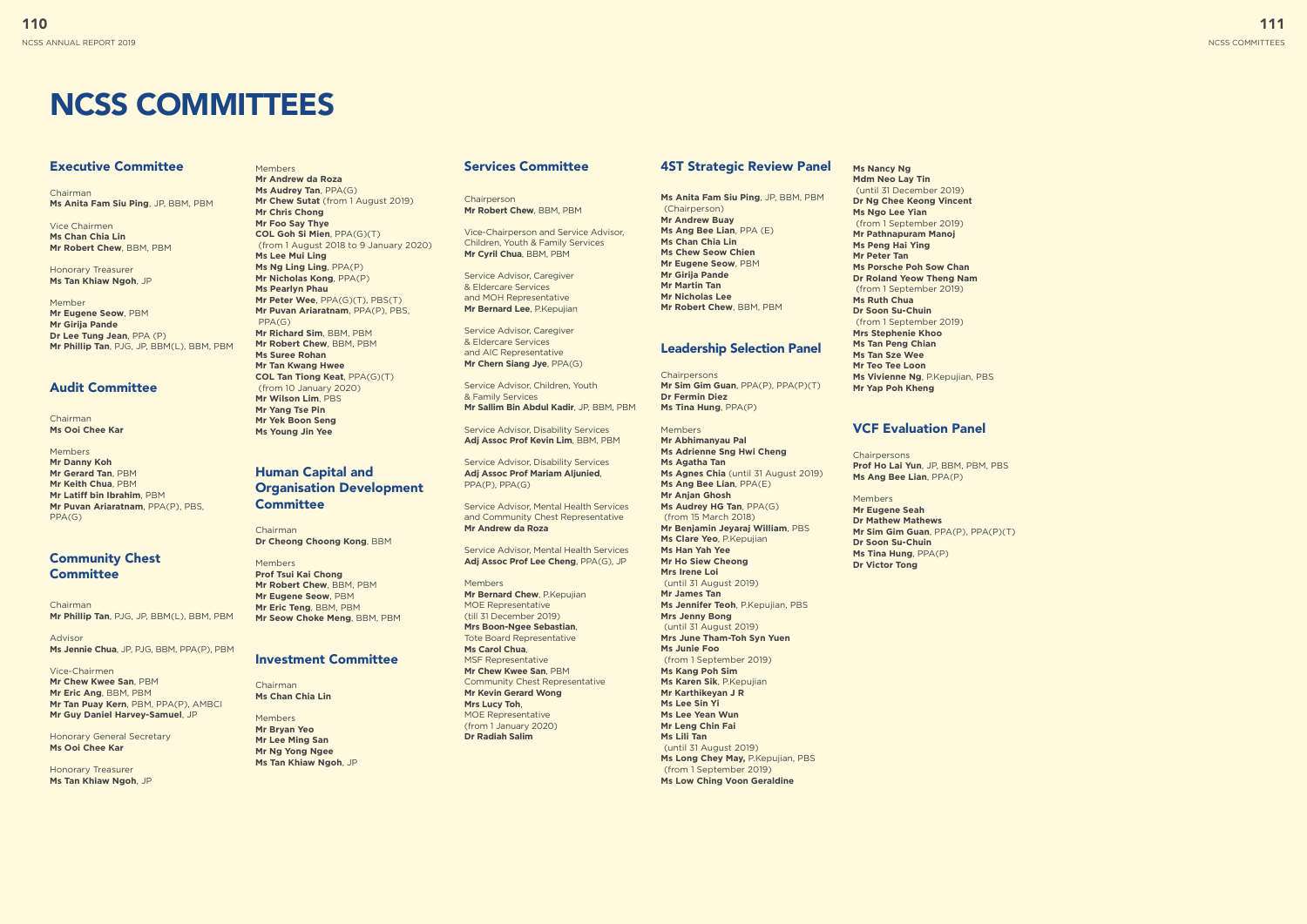#### Full Members

\*SCAPE CO., LTD. 365 Cancer Prevention Society Abilities Beyond Limitations And Expectations Limited Action For AIDS (Singapore) Adullam Life Counselling Adventist Community Services Adventist Home for the Elders Adventist Nursing and Rehabilitation **Centre** Agape Counselling And Training Centre AGORA@WESTCOASTPLAZA LTD Aidha Ltd Ain Society ALIFE Ltd Alive Community Network All Saints Home Alzheimer's Disease Association AMKFSC Community Services Ltd Ang Mo Kio - Thye Hua Kwan Hospital Ltd Aoxiang Counselling Service Apex Day Rehabilitation Centre For Elderly Apex Harmony Lodge Arc Children's Centre Co Limited Art Therapists' Association (Singapore) Ascending Hope Community Services Ltd Asia Philanthropy Circle Ltd. Asian Venture Philanthropy Network Limited Asian Women's Welfare Association Assemblies of God Community Services **Society** Assisi Hospice Association For Early Childhood Educators (Singapore) Association For Persons With Special Needs Association Of Muslim Professionals Association Of Women For Action And Research Autism Association (Singapore) Autism Resource Centre (Singapore) Awful Grace Ltd. AWWA ITD. Babes Pregnancy Crisis Support Ltd. Bartley Community Care Services Beautiful Mind Charity Beautiful People Sg Ltd. Bethel Community Services Bethesda Care Services Bethesda Community Assistance And Relationship Enrichment Centre

Beyond Social Services Bible-Presbyterian Welfare Services, **Singapore** Binjaitree Bishan Home for the Intellectually Disabled Bizlink Centre Singapore Ltd Bless Community Services Blessed Grace Social Services Limited Blossom Seeds Limited Blossom World Society Blue Cross Charitable Institution Bo Tien Welfare Services Society Bone Marrow Donor Programme, The Boys' Brigade in Singapore Boys' Town Brahm Centre Ltd Brain Tumour Society (Singapore) Limited Breadline Group Breakthrough Missions Ltd Breast Cancer Foundation Breastfeeding Mothers' Support Group (Singapore) Bright Hill Evergreen Home Bright Vision Hospital Brighton Connection Buddha Of Medicine Welfare Society Buddhist Compassion Relief Tzu-Chi Foundation (Singapore) Calvary Community Care CampusImpact Canossa Mission Singapore Care Community Services Society Care Corner Seniors Services Ltd Care Corner Singapore Ltd Care For The Elderly Foundation (Singapore) Caregivers Alliance Limited Caregivers' Association of the Mentally-ill (CAMI) Caregiving Welfare Association Caring Fleet Services Limited Caritas Singapore Community Council Limited Casa Raudha Women Home Catholic Aids Response Effort Catholic Welfare Services, Singapore Centre For Fathering Limited Centre for Seniors Cerebral Palsy Alliance Singapore Change Community Services Limited Charis Centre Chen Su Lan Methodist Children's Home Cheng Hong Welfare Service Society Child At Street 11 Ltd

Bethesda Community Services Society

Children-At-Risk Empowerment Association (CARE Singapore)

 $H_{\rm tot}$ Franciscan Missionaries Of Mary Friends of the Disabled Society Friends-In-Deed Counselling Society GEM New Start Centre Limited Geylang East Home For The Aged Glory Centre Community Services Association Golden Years Fellowship Good News Community Services Grace Lodge Halogen Foundation (Singapore) Handicaps Welfare Association HCA Hospice Care HCSA Community Services Healthserve Ltd Heartware Network HEB - Ashram Halfway House HELP Family Service Centre Helping Hand, The Home Nursing Foundation Hope Centre (Singapore) Hope Community Services Centre HOPE Worldwide (Singapore) HUG Community Services Limited Humanitarian Organization for Migration **Economics** IC@RE HUB LTD. IC2 Prephouse Limited Image Mission Ltd. Industrial and Services Co-operative Society Limited Infant Jesus Homes And Children's Centres Inmates' Families Support Fund Jewish Welfare Board, Singapore, The Jia Ying Community Services Society Ju Eng Home for Senior Citizens Kampong Kapor Community Services Kampung Senang Charity and Education Foundation Kang Ming Free Clinic Kheng Chiu Loke Tin Kee Home Kidney Dialysis Foundation Limited Kwan-In Welfare Society Kwong Wai Shiu Hospital Lakeside Family Services Law Society Pro Bono Services Lawn Bowls Association for the Disabled (Singapore) Lejia Society Lembaga Biasiswa Kenangan Maulud (Prophet Muhammad 's Birthday Memorial Scholarship Fund Board) Leukemia and Lymphoma Foundation Life Community Services Society

Children's Aid Society Children's Cancer Foundation CHILDREN'S WISHING WELL Chinese Counselling Society (Singapore) Chinese Development Assistance Council Chinese Women's Association Chong Hua Tong Tou Teck Hwee Christian Outreach To The Handicapped City Harvest Community Services Association Clarity Singapore Limited Club HEAL Club Rainbow (Singapore) Coalition Against Bullying for Children and Youth (CABCY) Compassion Fund Ltd. Concern & Care Society Conjunct Consulting (Singapore) Limited Cornerstone Community Services Council for Third Age Counselling and Care Centre Credit Counselling Singapore Crime Library (Singapore) Crohn's & Colitis Society Of Singapore Cycling Without Age Singapore Ltd. DAS Academy Ltd. Daughters Of Tomorrow Limited Deaf and Hard-of-Hearing Federation (Singapore) Deaf Sports Association (Singapore) Diabetes Singapore Disabled People's Association Dover Park Hospice Down Syndrome Association (Singapore) Dyslexia Association Of Singapore **EMCC** Empower Ageing Limited EN Community Services Society Epilepsy Care Group (Singapore) Epworth Community Services EQUAL-ARK Singapore Ltd. Equestrian Federation of Singapore (E.F.S) Eurasian Association, The Extraordinary People Limited FaithActs Family Life Society Fei Yue Community Services Fei Yue Family Service Centre Filos Community Services Ltd Focus on The Family Singapore Limited Foo Hai Buddhist Cultural and Welfare Association Food From the Heart Foreign Domestic Worker Association for Social Support and Training (FAST)

Foundation Of Rotary Clubs (Singapore)

# **LISTINGS**

Light and Love Charity Ling Kwang Home for Senior Citizens Lions Befrienders Service Association (Singapore) Lions Community Service Foundation (Singapore) Lions Home For The Elders Lotus Light Charity Society (Singapore) Loving Heart Multi-Service Centre Loving Heart Multi-Service Centre (Jurong) Lutheran Community Care Services Limited Majlis Pusat Singapura Make-A-Wish Foundation (Singapore) Limited Mamre Oaks Limited Man Fut Tong Nursing Home Man Fut Tong Welfare Society Marine Parade Leadership Foundation Marymount Centre Methodist Welfare Services Metropolitan Young Men's Christian Association Of Singapore Metta Welfare Association MILK (Mainly I Love Kids) Fund Montfort Care Moral Home For The Aged Sick Limited Morning Star Community Services Ltd. Mount Alvernia Hospital Movement for the Intellectually Disabled of Singapore (MINDS) Muhammadiyah Welfare Home Muscular Dystrophy Association (Singapore) Muslim Kidney Action Association (MKAC Association) Muslim Missionary Society, Singapore, The Muslimin Trust Fund Association Nam Hong Welfare Service Society National Volunteer And Philanthropy Centre Neighbour Ring Community Services New Charis Mission, The New Hope Community Services New Life Community Services New Life Stories Limited New Redeemer's Fellowship Society NTUC Health Co-Operative Ltd NTUC-U Care Fund NuLife Care & Counselling Services Limited Oikos.Community@Sengkang Ltd O'Joy Care Services One Hope Centre Operation Renewal (Singapore) Parkinson Society Singapore Pasir Panjang Hill Community Services Centre PAVE

Persatuan Pemudi Islam Singapura (PPIS) Persatuan Persuratan Pemuda Pemudi Melayu (Malay Youth Literary Association) PERTAPIS Education and Welfare Centre Philippine Bayanihan Society (Singapore) PLAYEUM LTD Potter's Place Community Services Society Presbyterian Community Services Prison Fellowship Singapore Limited Promisedland Community Services Providence Care Limited PSALT CARE LIMITED Pu Ti Lian She Quantedge Foundation (Singapore) Ltd. Queenstown Multi-Service Centre Rainbow Centre, Singapore Ramakrishna Mission, The REACH Community Services Society Realm of Tranquility Red Swastika Charity Foundation Ren Ci Hospital Resilience Collective Ltd. Riding For The Disabled Association Of Singapore RiverLife Community Services Limited Ronald McDonald House Charities Singapore RSVP Singapore The Organisation of Senior Volunteers SAGE Counselling Centre Salem Welfare Services Ltd Salvation Army, The Samaritans Of Singapore SASCO Senior Citizens' Home SATA CommHealth Sathya Sai Social Service (Singapore) Self Help Groups Student Care Limited Sembawang Family Service Centre Sembawang Tamils' Association Serangoon Moral Family Service Centre SG Enable Ltd. Shan You Shared Services for Charities Limited SHINE Children And Youth Services Sian Chay Medical Institution Sikh Welfare Council Silver Ribbon (Singapore) Singapore After-Care Association Singapore Anglican Community Services Singapore Anti-Narcotics Association Singapore Association For Counselling Singapore Association for Mental Health, The Singapore Association For The Deaf, The Singapore Association Of Social Workers